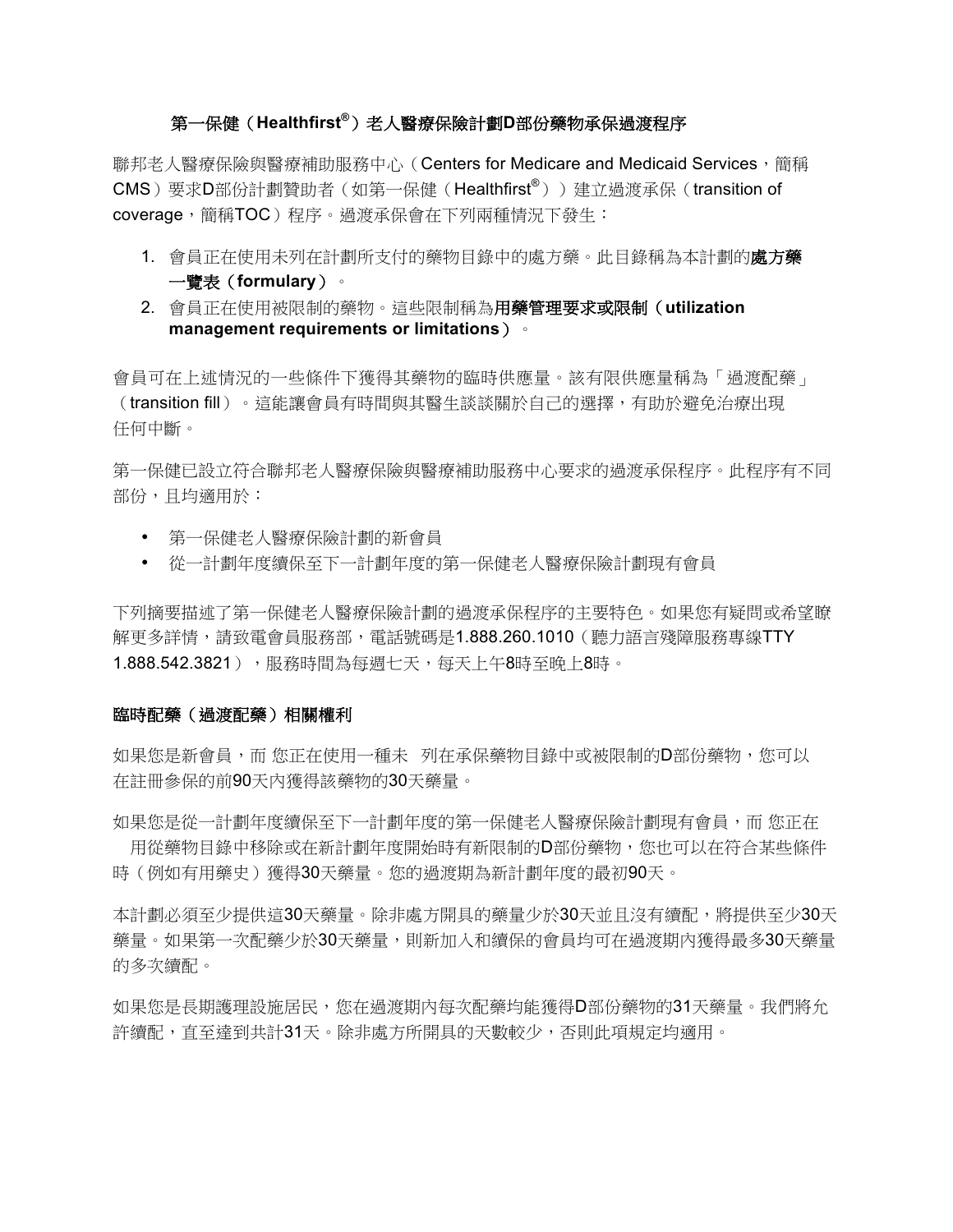在獲得共計31天藥量之前,定額手續費適用於每次過渡續配。這適用於零售、郵購和特殊藥房。

如果您有特殊情況,您可能可以在90天過渡期外獲得過渡配藥。特殊情況例子包括更改您的 「護理層級」,例如出院回家目處方開具者開具了未列在處方藥一覽表的藥物。您也可能可以在 其他情況下獲得臨時藥量。如果您認為自己的情況可能符合資格獲得藥物臨時藥量,請致電第一 保健會員服務部。當您致雷時,請選擇「藥房」選項。

## 您需要做些甚麼

當您初次獲得過渡配藥時,您還會收到來自第一保健的信函,說明您的藥物為何 予承保 或有 限制。該信函將告訴您,您如何才能確保在您用完臨時藥量之前為處方藥物獲得承保。兩種基 本情況將在下文分別予以說明:

## 1. 您的藥物沒有列在處方藥一覽表上

請在您藥物的臨時藥量用完之前與您的醫生談談該怎麼做。您的醫生可能會決定列表上的另一種 藥物對您的狀況同樣有效。或者您的醫生可能認為您繼續使用您目前的藥物為醫療上所必需。在 這種情況下,您可以要求例外處理。如果您獲得例外處理,這表示即使該藥物未列在處方藥一覽 表上,計劃仍將承保該藥物。您或您的醫牛均可提出此要求。

您、您的授權代表或您的醫生必須致電、傳真或寫信至CVS Caremark (我們的配藥福利管理機 構(Pharmacy Benefit Manager, 又稱PBM))。由您的醫生遞交要求可能比較簡單。這是因為 我們需要您的醫生送交「醫生證言」(doctor's statement)。這是一份為例外處理提供醫療原 因的已簽署的書面證言。您的醫生可將該要求及證言傳真或郵寄給我們。您的醫生也可以先打電 話給我們,再以傳真或郵寄方式將已簽署的證言寄給我們。

## 2. 您的藥物需要特殊核准(用藥管理規定)

用藥管理規定 (Utilization Management Requirements) 是有關某些藥物的特殊核准或限制。 這是由醫生和藥劑師團隊設創立的,幫助我們的會員以安全且符合成本效益的方式使用藥物。 如果您正在使用的藥物有任何下列要求,醫生可幫助您:

事前授權(Prior authorization)指的是您或您的醫生必須為我們提供開具藥物原因的相關資訊。 該資訊將用於再次確認這是否為醫療上所必需。您的醫生可透過提供作事前授權所需要的資訊來 為您提供協助。

循序用藥(Step Therapy)指的是要求您先試用另一種藥物,看看藥物對於您的狀況是 否有效,然後才能為您承保您希望使用的藥物。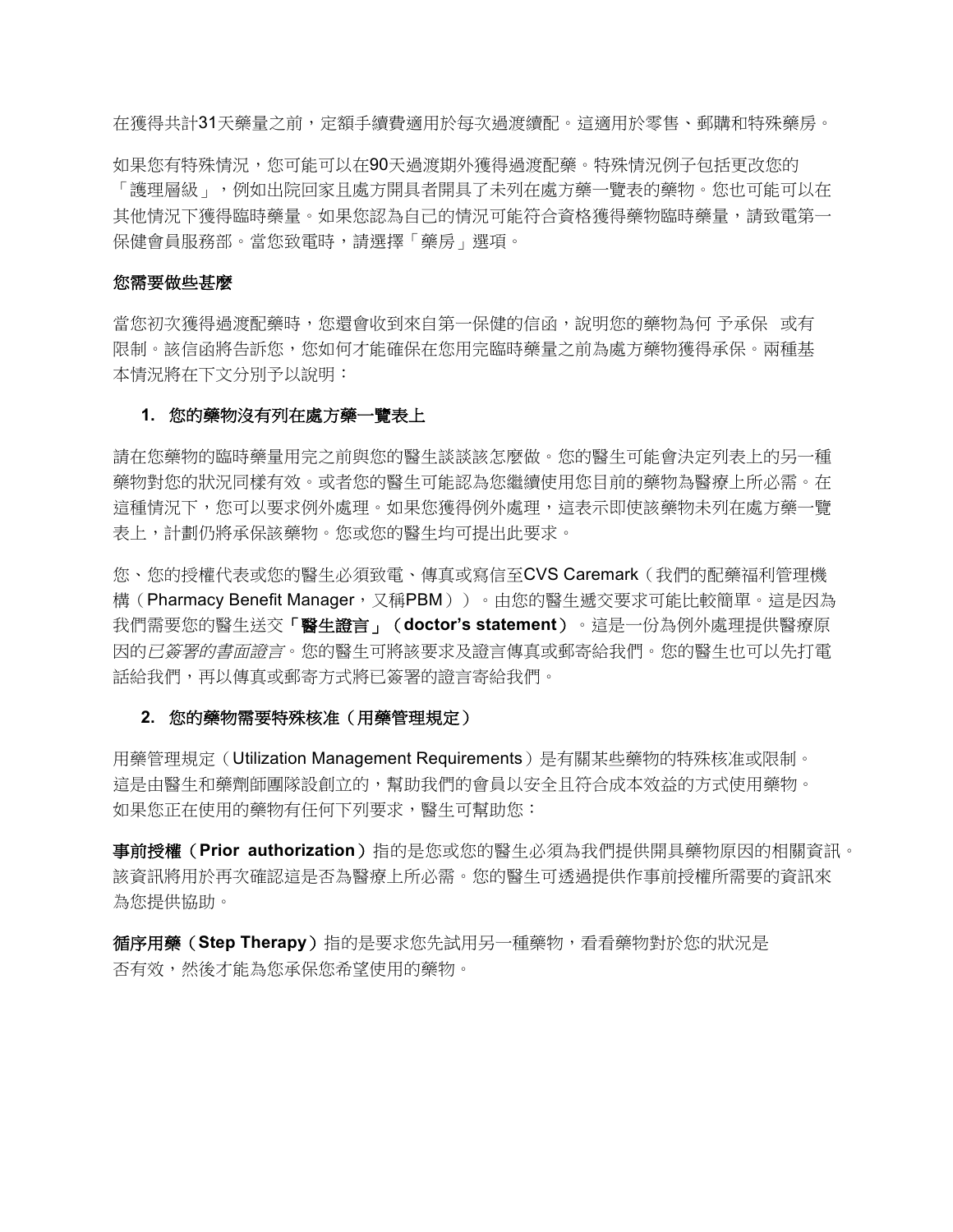數量限制 (Quantity Limit) 指的是計劃在特定時段內承保的藥物數量 ( 藥片數量等) 相關限制。

如果您和您的醫牛不認為這些限制 適用於您,您可要求例外處理。為這些限制要求例外處理 的步驟與要求處方藥一覽表例外處理的步驟相同。您、您的授權代表或您的醫生可聯絡CVS Caremark。由您的醫生為您要求移除限制或事前授權可能比較簡單。請使用下列聯絡資訊。

#### 如何提出例外處理要求

如要提出例外處理要求,請讓為您開具處方的醫生聯絡CVS Caremark。

**請打電話:1.855.344.0930**,聽力語言殘障服務專線TTY/TDD 1.866.236.1069,服務時間每週七 天,每天上午8時至晚上8時

傳真到: 1.855.633.7673

來信寄到: CVS

Caremark Part D **Services** MC 109 PO BOX 52000 Phoenix, AZ 85072-2000

您的醫生需要遞交一份書面證言以支持您的要求。將第一保健信函提供給醫生或將信函交到醫生 診所可能有所幫助。如果藥物未列在承保藥物目錄上,醫生證言需要說明藥物對於治療您的狀況 為醫療上所必需。原因必須為我們承保的任何藥物均無效,或者另一種藥物將對您造成 良影響。 如為事前授權、數量限制或其他限制提出例外處理,醫牛證言必須解釋事前授權或限制 滴用於 您的狀況或者會對您造成 良影響。

如為標準要求,我們必須在收到您醫生證言之後72小時內就我們的決定通知您。如為快速要求 (加快要求),我們將在24小時內告知您。如果我們決定或者您的醫生告知我們,等待標準要 求的回應將嚴重危及您的牛命、健康或最大限度恢復機能的能力,您的要求可加快處理。

#### 如果我的要求被予以拒絕,怎麼辦?

如果您的要求被予以拒絕,您有權提出上訴。這表示您可以要求審查該項決定。您必須在初始決 定的60個日曆日之內提出上訴要求。您必須以書面形式提出標準上訴要求。我們接受電話與書 面形式提出的快速上訴要求。

請打電話: 1.888.698.0577, 聽力語言殘障服務專線TTY/TDD 1.866.236.1069, 服務時間每週七 天,每天上午8時至晚上8時 傳真到: 1.855.633.7673